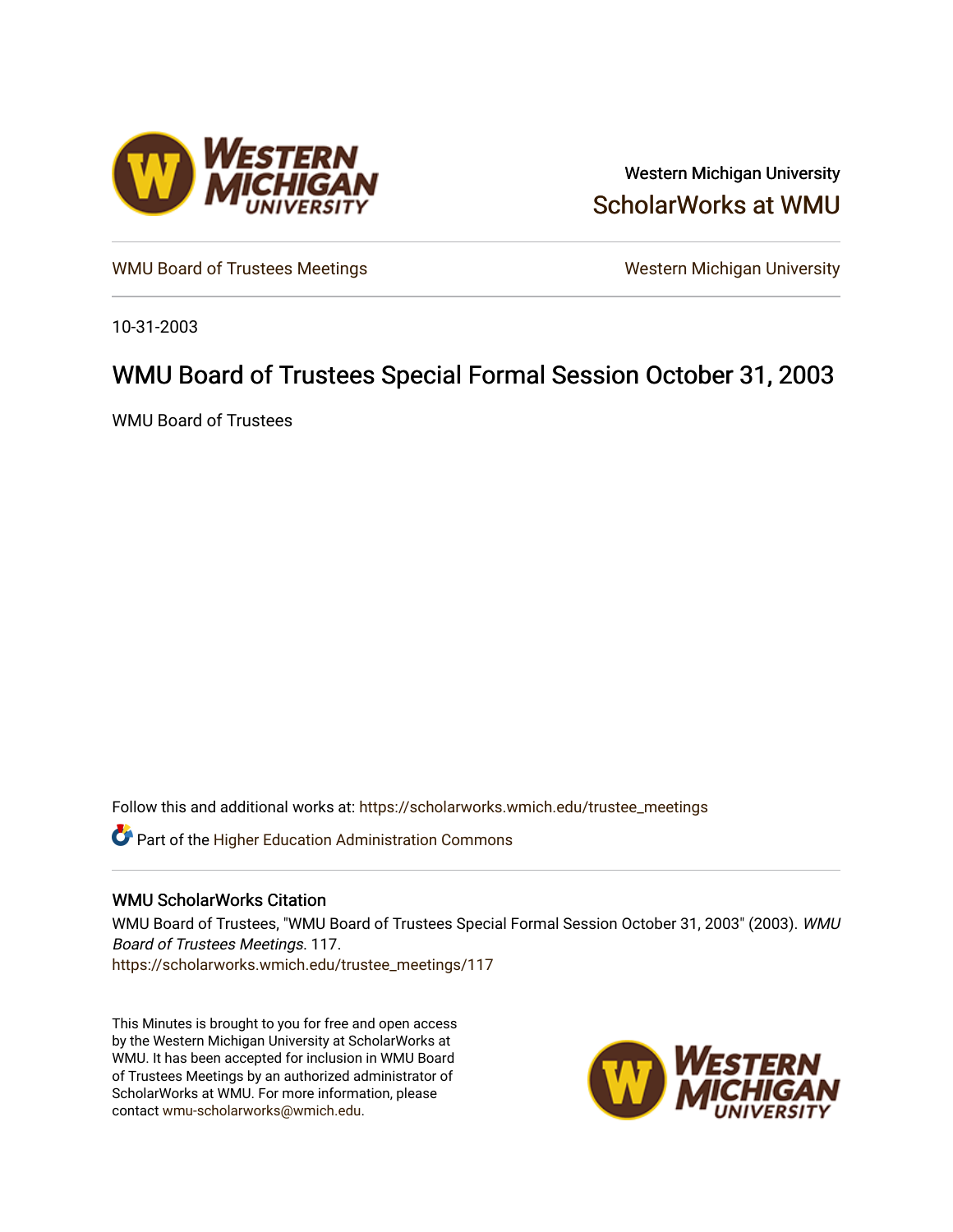## WESTERN MICHIGAN UNIVERSITY BOARD OF TRUSTEES SPECIAL FORMAL SESSION FRIDAY, OCTOBER 31, 2003 CONNABLE BOARD ROOM 9:30 a.m.

 $\mathcal{N}_{\text{max}} = \mathcal{N}$ 

**Sign** 

The Western Michigan University Board of Trustees met in teleconference session on Friday, October 31, 2003, at 9:30 a.m., with the meeting called to order by Chair Klohs. Present via telephone were Trustee Anthony, Trustee Aseritis, Trustee Holden, Trustee Klohs, Trustee Martin and President Bailey (ex officio). Present in the Board Room were Trustee DeNooyer and Trustee Miller.

Acceptance of the Agenda. The agenda was accepted as distributed on a motion by Trustee Martin, supported by Trustee Holden.

Closed Informal Session. On a 8-0 roll call vote, following a motion by Trustee Miller, supported by Trustee Martin, the Board of Trustees went into a closed informal session at 9:33 a.m. to consider material exempt from discussion or dis closure by state or federal law, returning to formal session at 9:55 a.m.

MMU/AFSCME Contract. On a 8-0 roll call vote and a motion by Trustee DeNooyer, supported by Trustee Martin, the Board of Trustees approved a labor contract with the American Federation of State, County and Municipal Employees (AFSCME), Local 1668. (The three-year contract, effective August 12, 2003-August 12, 2006, was approved by an October 21, 2003 vote of Local 1668.

WMU/POA Contract. Following a motion by Trustee Miller, supported by Trustee DeNooyer, and 8-0 roll call vote, the Board approved the reopened segments of the labor contract with the Police Officers Association (POA). (The threeyear contract, effective July 1, 2002 - June 30, 2005, called for an economic reopener in July 2003. The reopened segments were approved by an October 26, 2003 vote of the POA),

President Bailey expressed appreciation to all parties involved in the negoti ations of the contracts.

Revised Retirement Dates under Window Severance Incentive Plan. On a motion by Trustee DeNooyer, supported by Trustee Miller, the Board of Trustees approved rescinding the previously approved retirement dates for those eligible, currently employed faculty members who apply for the Window Severance Incentive Plan (as provided for in the new agreement between the University and the WMU Chapter of AAUP) and who the administration determines are eligible to be accepted for the Plan and approving their alternative applicable retirement dates are provided for the applications, Plans and letters of agreement. (Attachment).

Retirement. The Board of Trustees, finally a motion by Trustee Aseritis, supported by Trustee Holden, approved the retirement date of Marcia Kingsley, Professor and Head of Acquisitions and Serial Resources of the University Libraries, as October 22, 2003. Dr. Kingsley submitted a letter retirement on October 21, effective October 22, and died on October 25. Action was taken to facilitate the processing of any benefits by her family.

Respectfully submitted, Betty a Hocker BettyA. Kocher

Board Secretary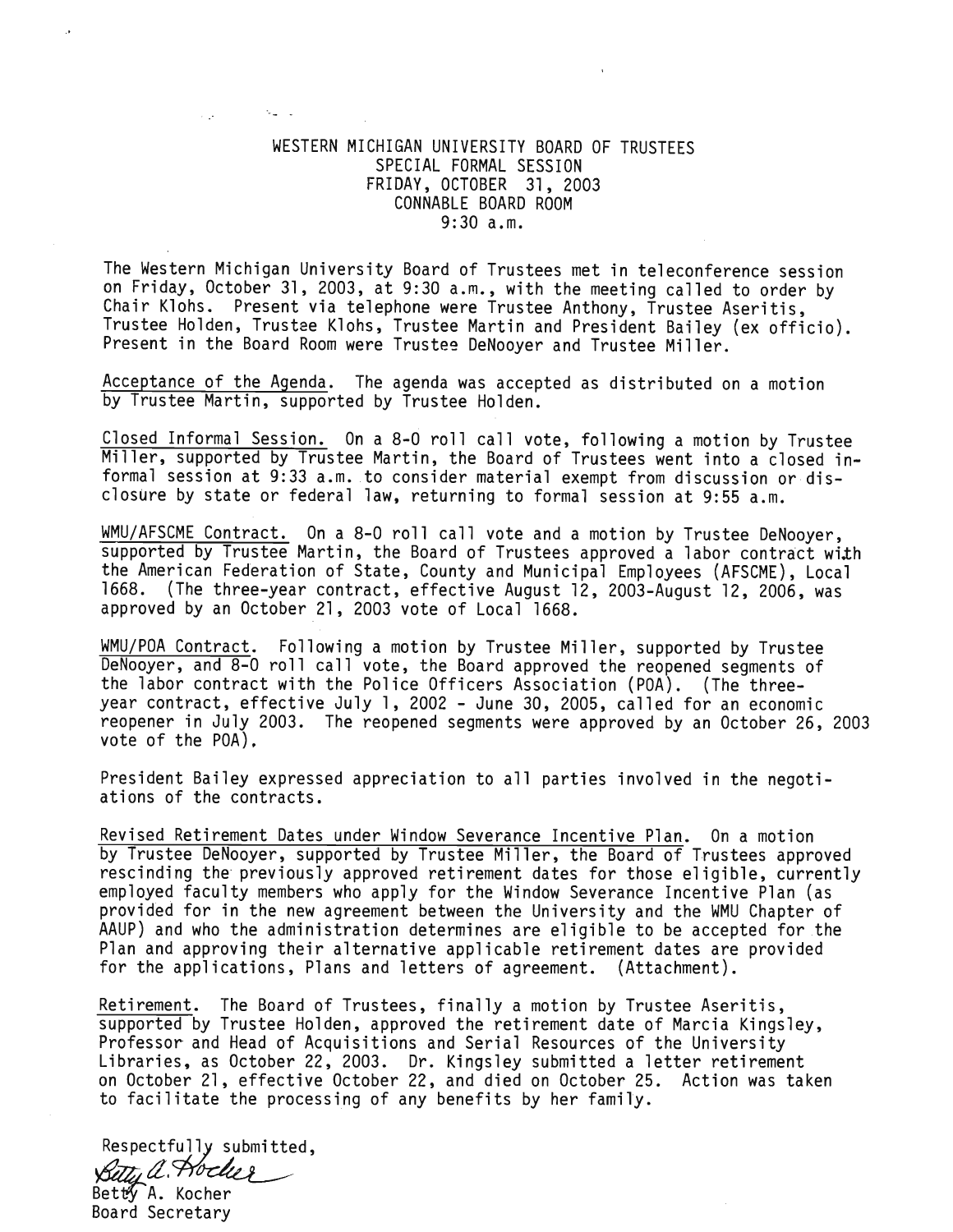FACULTY RETIREES

| Last Name    | lame<br>First 1 | Emeriti Rank | <b>College</b> | Department                       | Retirement | Fiscal       |  |
|--------------|-----------------|--------------|----------------|----------------------------------|------------|--------------|--|
| arnson       | lilam           |              |                |                                  | Date       | Year         |  |
|              |                 | Professor    | ග<br>අ         | Geosciences                      | 08-Dec-03  | <b>03/04</b> |  |
| OWSKI        | Ben             | Professor    |                | ENGRG   Computer Science         | 30-Dec-03  | <b>D3/04</b> |  |
| <b>Scoc</b>  | pulna           | Associate    | 88<br>R        | English                          |            |              |  |
| ueste        | Pau             |              |                |                                  | 30-Dec-03  | <b>D3/04</b> |  |
|              |                 | Professor    | E<br>A         | ä                                | 31-Dec-03  | <b>D3/04</b> |  |
| mist         | yeue\           | Professor    | É              | <b>Dance</b>                     | 31-Dec-03  | <b>D3/04</b> |  |
|              | <b>OSGD</b>     | Professor    | ယ္လ္နီ         | <b>IPhilosophy</b>               | 31-Dec-03  |              |  |
| <b>elpac</b> |                 | Professor    | ENGRG I        |                                  |            | <b>D3/04</b> |  |
|              |                 |              |                | Mechanical & Aeronautical Engrg. | 11-Apr-04  | <b>D3/04</b> |  |
|              | homas           | Associate    | .<br>ජී        | Communication                    | 30-Apr-04  | <b>D3/04</b> |  |
|              | <b>Puewp3</b>   | Professor    | <u>ය</u><br>බ  | Marketing                        | 08-Aug-04  | <b>20/AO</b> |  |
| 8            | Stephanie       | Professor    | 88<br>R        | English                          | 01-Apr-06  |              |  |
|              | ර<br>වි         | Professor    | A&S            |                                  |            | 05/06        |  |
|              |                 |              |                | <b>Mathematics</b>               | 12-Aug-06  | 06/07        |  |
|              | Robe            | Professor    | SS<br>SS       | <b>IPhysics</b>                  | 30-Apr-08  | 07/08        |  |
|              |                 |              |                |                                  |            |              |  |

 $\mathcal{L}_\omega$ l,